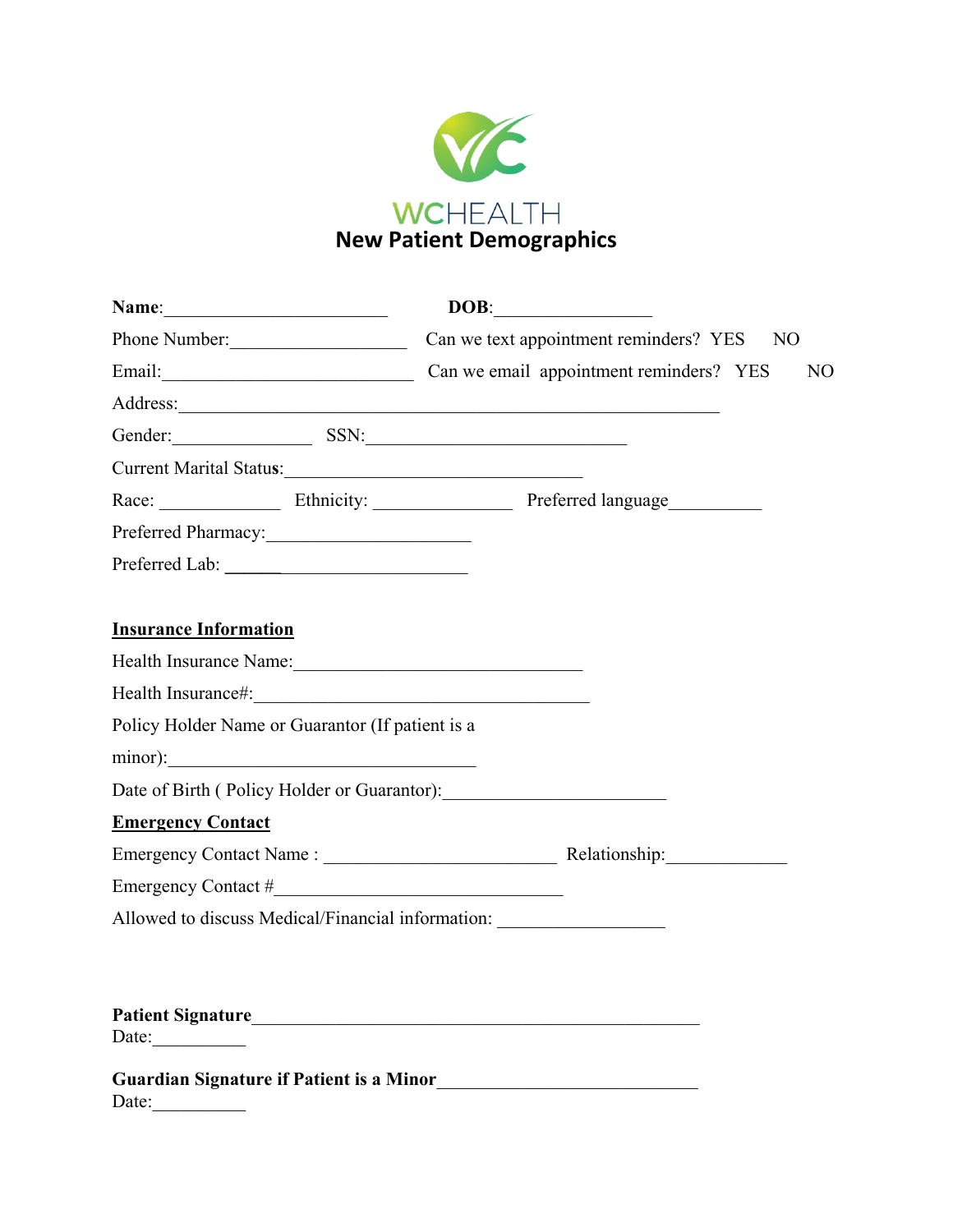

# **Medical History Questionnaire**

| Patient Name:<br>DOB:                                       |
|-------------------------------------------------------------|
| 1. Main Reason for Appointment:                             |
| 2. Previous Primary Care Physician:                         |
| 3. (Women only) OBGYN/Women's Health Physician:             |
| 4. Do you see any Specialists? If so please ask for an ROI: |
| 5. Allergies:                                               |
| 6. Surgical History                                         |
|                                                             |
|                                                             |

# **Social History**

- 1. Smoking Status: Current Past Never Packs per day:
- 2. Alcohol Use: Current Past Never Drinks per Day:
- 3. Illicit Drug Use: Current Past Never Type:

# **Current Medications**

| Medication Name | Strength | How often |  |
|-----------------|----------|-----------|--|
|                 |          |           |  |
|                 |          |           |  |
|                 |          |           |  |
|                 |          |           |  |
|                 |          |           |  |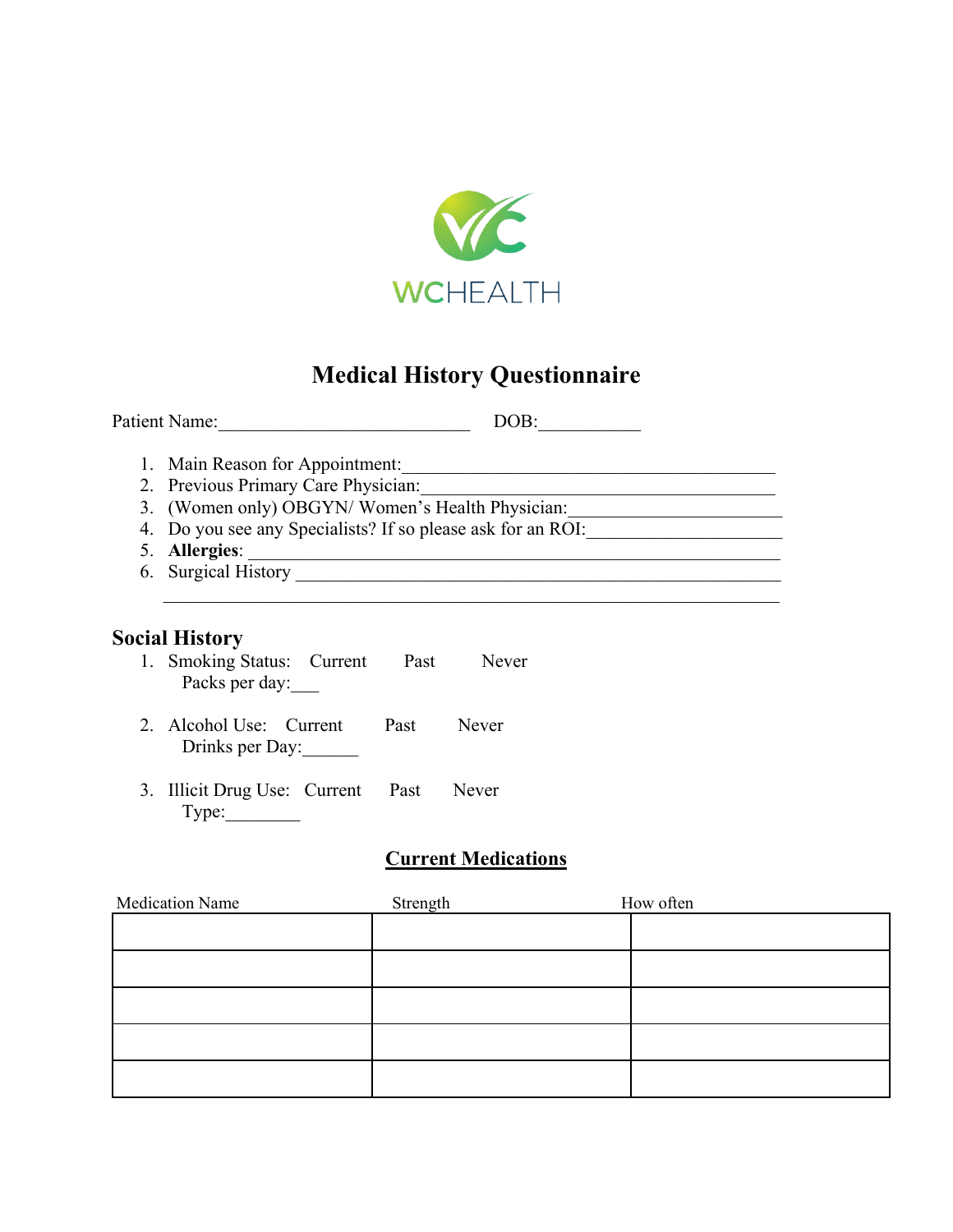

# **Patient Medical History**

#### **Cardiovascular Hematological Pulmonary**

- 
- 
- Arrhythmia  $\qquad \qquad$  Iron Deficiency
- High Cholesterol **Asthma**
- 
- Heart Attack
- \_\_\_ Peripheral Vascular Disease

#### **Infectious Disease Vision Gastrointestinal Gastrointestinal**

bowel)

Latex Allergy **Diabetes Type 2** 

- 
- 
- 
- 
- 
- 

Hepatitis A,B,or C and Blindness Eiver Disease Elisabeth A,B,or C Liver Disease HIV/AIDS Construction Construction Constraints and Construction Constraints and Construction Constraints and Construction Construction Construction Construction Construction Construction Construction Construction Construct

\_\_\_Anaphylactic Reaction \_\_\_ Diabetes Type1 \_\_\_ Skin Infection \_\_\_ Thyroid ( Hypo or Hyper) \_\_\_ Herpes Simplex

- \_\_ Seizures \_\_ Bipolar Disorder \_\_ Osteoporosis Nerve Disorder **Depression** 
	-
	- Parkinson's Personality Disorder Arthritis
	- \_\_ Tremors \_\_ Schizophrenia
	- Stroke **Autism**

\_\_\_ Congestive Heart Failure \_\_\_ Anemia \_\_\_ Pulmonary Embolism Angina( Chest Pain) \_\_\_\_\_ \_\_\_ \_\_\_ Bleeding Disorder \_\_\_\_\_\_ \_\_\_ Pneumonia<br>Arrhythmia \_\_\_\_ \_\_ \_\_ Iron Deficiency \_\_\_\_\_ \_\_\_ COPD Blood Clots \_\_\_ Sleep Apnea

- 
- 
- \_\_ Tuberculosis \_\_ HeartBurn \_\_ Ulcer

#### **Immunology Endocrine Integumentary**

- 
- 

### **Neurological** Psychiatric Musculoskeletal

- 
- 
- Headaches **Anxiety** Anxiety **Anxiety Eibromyalgia** 
	-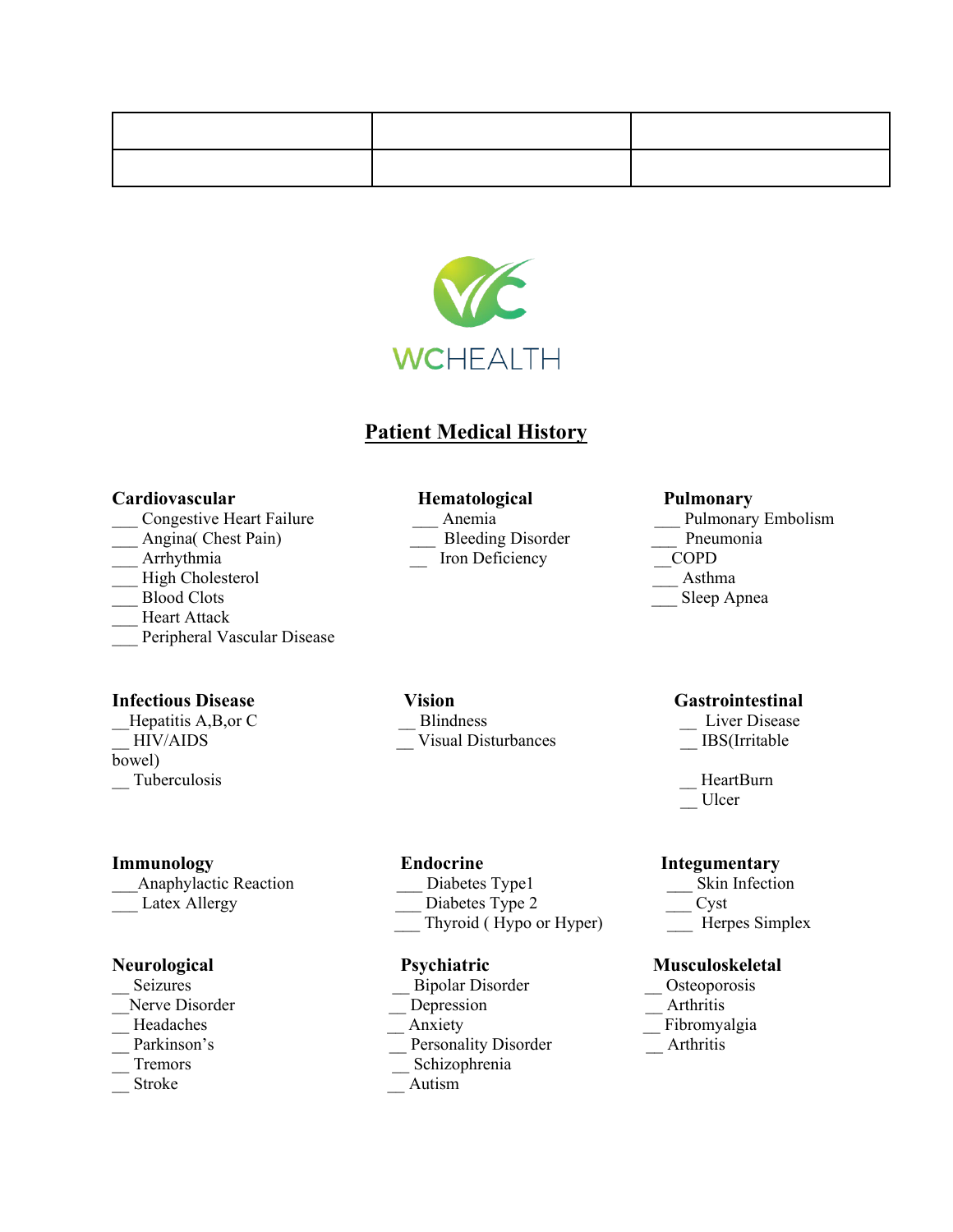Kidney Failure **Cancer Cancer Cancer Example 1** Hearing loss \_\_ Kidney Disease

**Nepsilism Concology**<br> **Nepsilism Cancer**<br> **Nepsilism Cancer**<br> **Nepsilism Concording Concernse Concernse Concernse Concernse Concernse Concernse Concernse Concernse Concernse Concernse Concernse Concernse Concernse Concern**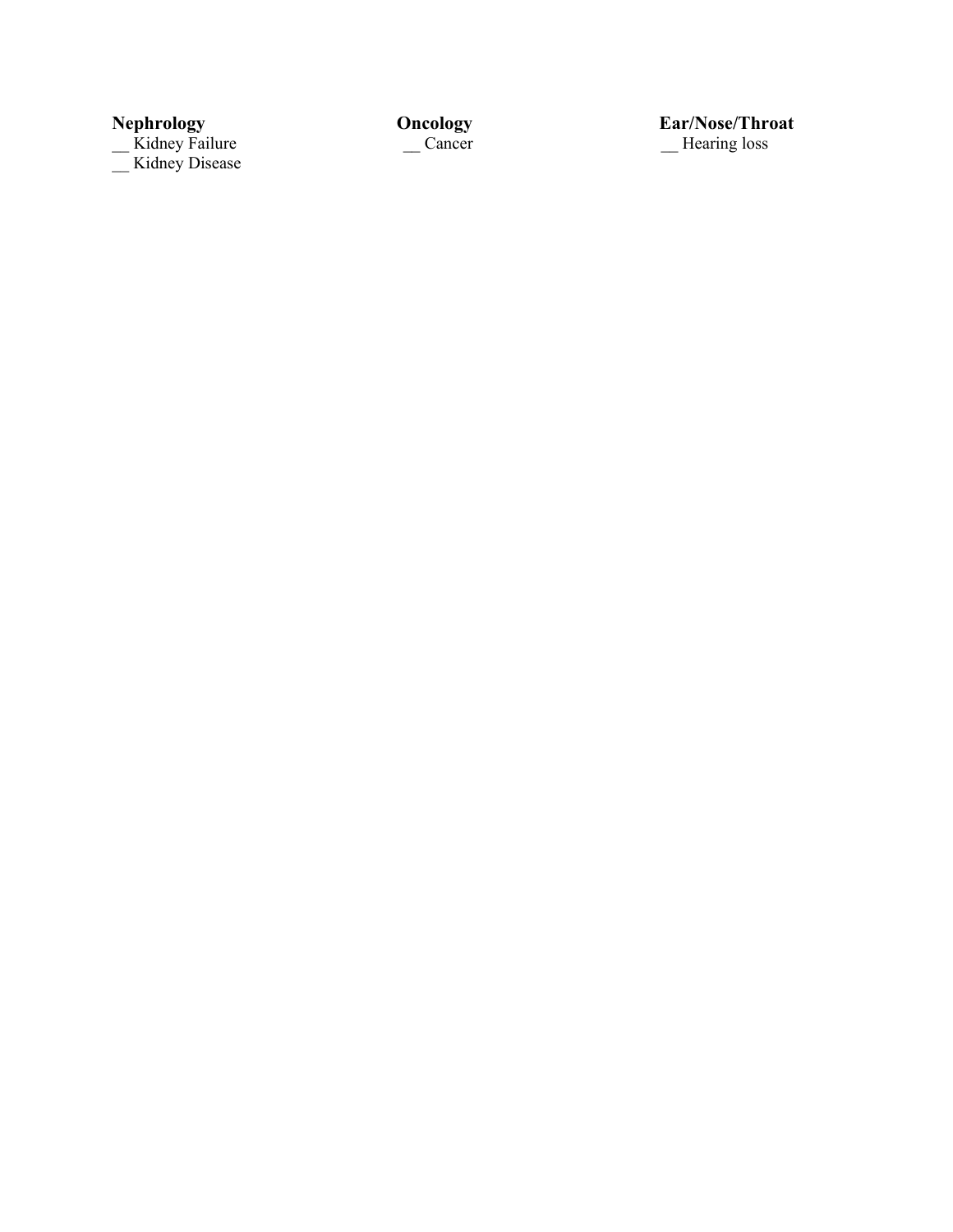

# **Family Medical History**

\*\*Check all that apply, Only immediate family members health history (Mother or Father)

### **Cardiovascular Hematological Pulmonary**

- \_\_\_ Congestive Heart Failure \_\_\_ Anemia \_\_\_ Pulmonary Embolism
- 
- 
- High Cholesterol **Asthma**
- 
- Heart Attack
- Peripheral Vascular Disease

bowel) \_\_ Tuberculosis \_\_ HeartBurn

| <b>Anaphylactic Reaction</b> | Diabetes Type1  | Skin.         |
|------------------------------|-----------------|---------------|
| Latex Allergy                | Diabetes Type 2 | $\equiv$ Cyst |

- 
- 
- 
- 
- 
- 

\_\_ Kidney Failure \_\_\_ \_\_ Cancer \_\_\_ Cancer \_\_\_ \_\_ Hearing loss \_\_ Kidney Disease

\_\_\_ Angina( Chest Pain) \_\_\_ Bleeding Disorder \_\_\_ Pneumonia Arrhythmia  $\qquad \qquad$  Iron Deficiency

**Infectious Disease Vision Gastrointestinal**  \_\_Hepatitis A,B,or C \_\_ Blindness \_\_ Liver Disease HIV/AIDS Visual Disturbances IBS(Irritable

- 
- Thyroid ( Hypo or Hyper) Herpes Simplex

- \_\_ Seizures \_\_ Bipolar Disorder \_\_ Osteoporosis
- Nerve Disorder **Depression** Depression **Arthritis** 
	-
- Parkinson's Personality Disorder Arthritis
- \_\_ Tremors \_\_ Schizophrenia
- Stroke **Autism**

Blood Clots \_\_\_ Sleep Apnea

- 
- \_\_ Ulcer

### **Immunology** Endocrine Integumentary

Skin Infection

### **Neurological Psychiatric Musculoskeletal**

- 
- 
- Headaches Anxiety Anxiety Fibromyalgia
	-

# **Nephrology Oncology <b>Ear/Nose/Throat Ear/Nose/Throat Cancer Ear/Nose/Throat Ear**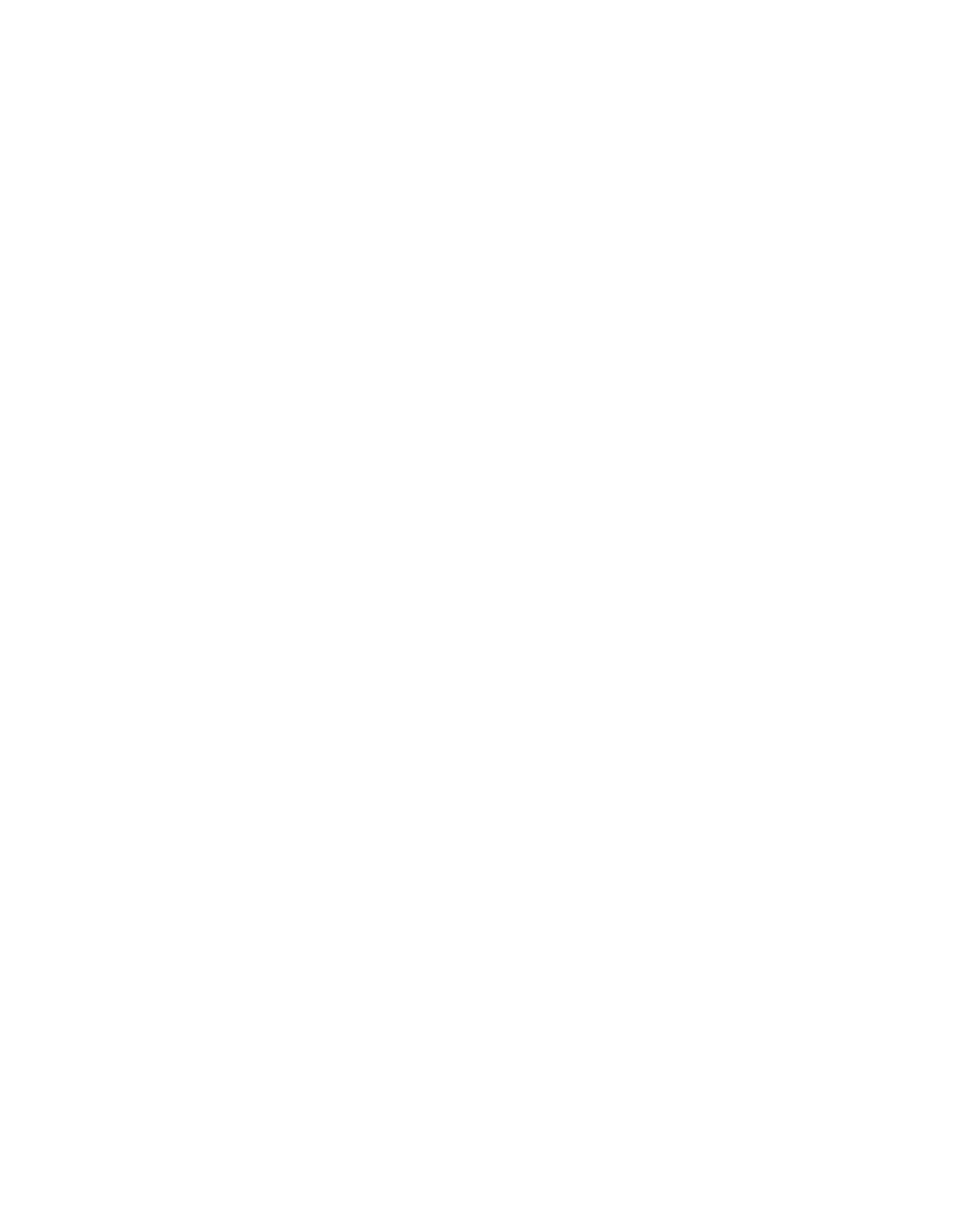

### **CONSENT FOR TREATMENT**

I, hereby authorize Well Care Behavioral and Medical Clinic to provide treatment for any services recommended and agreed to for myself or a minor in my care, as a voluntary person, by signing below.

I understand that such care and treatment may consist of an evaluation process, mental health services, case management, medical care as deemed necessary, and, in some instances, medication. If I receive medication, my psychiatrist or treating provider may share information with other physicians about the drugs prescribed and may receive their information about currently prescribed medications. In the event of incapacitation or inability to consent due to medical crisis, I hereby offer my consent to receive medical care that is deemed as lifesustaining or emergent.

Well Care is authorized to administer the treatment/services described above. Such consent, however, does not waive my civil rights; I reserve the right to decline treatment against medical advice.

I further understand that I have the continuing right to an explanation of the treatment to be administered, and that I may address complaints about services to the Nevada Bureau of Consumer Affairs, 775- 684-1100, or the Nevada Division of Public and Behavioral Health, Bureau of Healthcare Quality and Compliance at 775-684-1030.

I further understand that my records are confidential under Federal and State law and will not be released to outside individuals or agencies without my expressed written authorization. However, I realize that certain information may be released without my authorization per C.F.R. 45 Part 2, for the purposes of insurance billing, and as described in the Well Care Notice of Privacy Practices.

I have read the above and I agree to accept treatment and I further agree to all conditions set forth herein. I acknowledge that I have received a copy of this agreement.

\_\_\_\_\_\_\_\_\_\_\_\_\_\_\_\_\_\_\_\_\_\_\_\_\_\_\_\_\_\_\_\_ \_\_\_\_\_\_\_\_\_\_\_\_\_\_\_\_\_\_\_\_\_\_\_\_\_\_\_\_\_\_\_\_\_\_\_\_\_\_\_\_

 $\mathcal{L}_\text{max}$  , and the contribution of the contribution of the contribution of the contribution of the contribution of the contribution of the contribution of the contribution of the contribution of the contribution of t

Patient Name **Legal Guardian Name** 

Signature (Patient or Legal Guardian) Date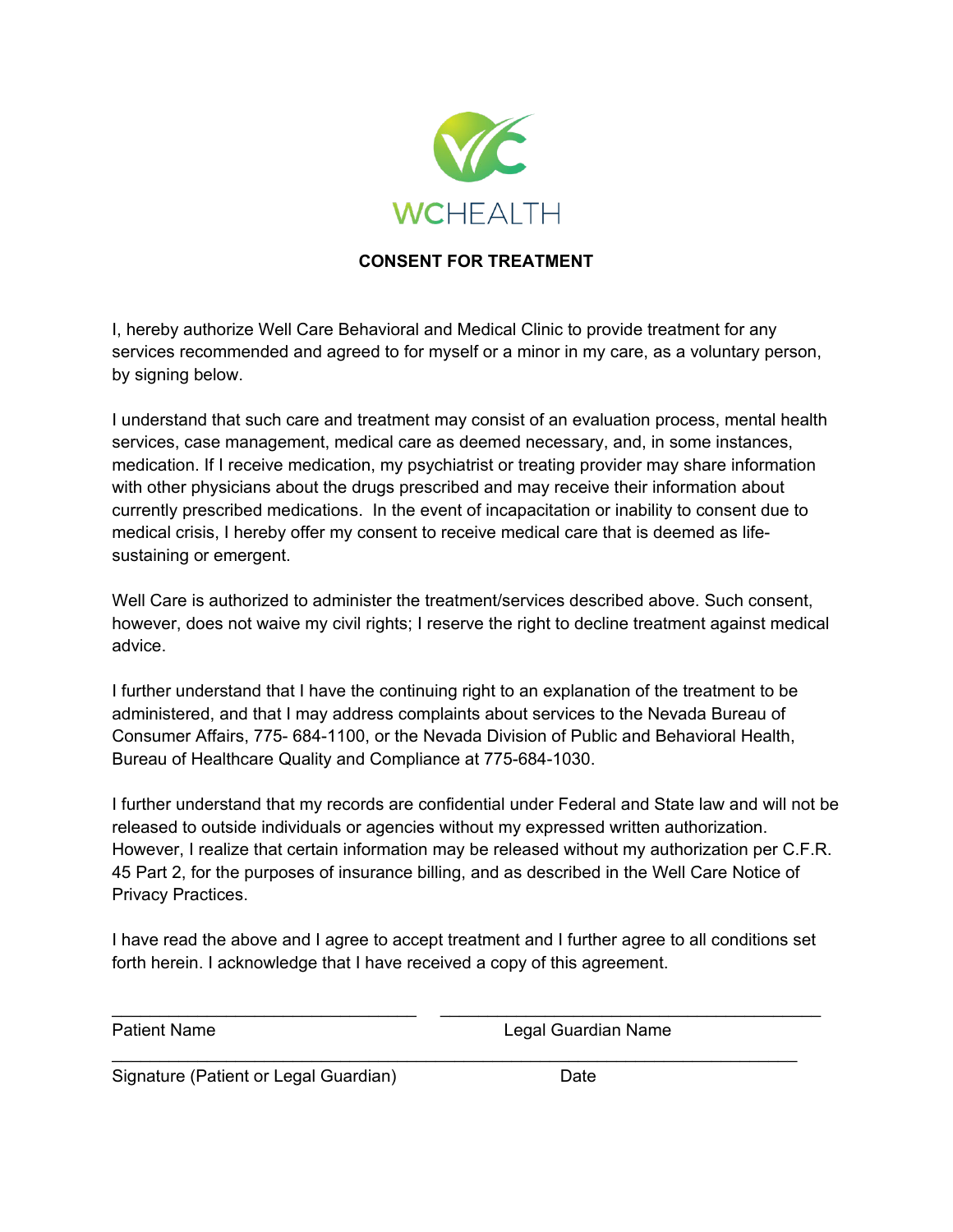

# **Consent to Use and Disclose Your Health Information**

This form is an agreement between you, and Well Care Services. When we use the words "you" and "your" below, this can mean you, your child, a relative, or some other person if you have written his or her name here:

When we examine, test, diagnose, treat, or refer to you, we will be collecting what the law calls "protected health information"(PHI) about you. We need to use this information in our office to decide on what treatment is best for you and to provide treatment to you. We may also share this information with others to arrange payment for your treatment, to help carry out certain business or government functions, or to help provide other treatment to you. By signing this form, you are also agreeing to let us use your PHI and to send it to others for the purposes described above. Your signature below acknowledges that you have read or heard our notice of privacy practices, which explains in more detail what your rights are and how we can use and share your information. If you do not sign this form agreeing to our privacy practices, we cannot treat you. In the future, we may change how we use and share your information, and so we may change our notice of privacy practices. If we do change it, you can get a copy by calling our office to speak with our privacy officer.

If you are concerned about your PHI, you have the right to ask us not to use or share some of it for treatment, payment,or administrative purposes. You will have to tell us what you want in writing. Although we will try to respect your wishes, we are not required to accept these limitations. However, if we do agree, we promise to do as you asked. After you have signed this consent, you have the right to revoke it by writing to our privacy officer. We will then stop using or sharing your PHI, but we may already have used or shared some of it, and we cannot change that.

Patients Name (Printed):\_\_\_\_\_\_\_\_\_\_\_\_\_\_\_\_\_\_\_\_\_\_\_\_\_\_\_\_\_\_\_\_\_\_\_\_\_

Signature of Patient or Guardian:

Date: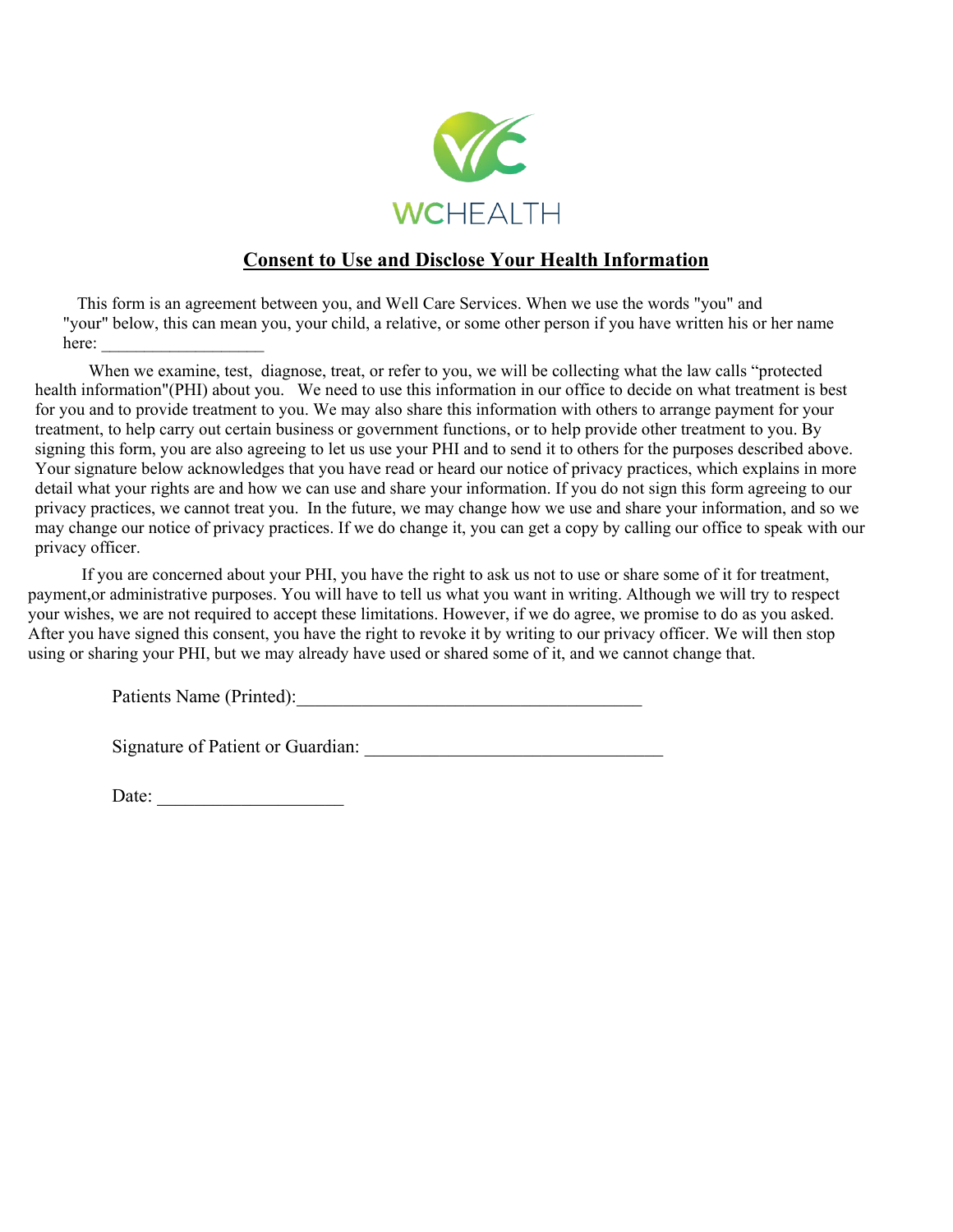

# **Patient's Rights: Adults**

As the patient of a program for treatment of abuse of*/*or dependency upon alcohol or other drugs, your rights include, but are not limited to, the following:

1. If the program receives funds from the Substance Abuse Prevention and Treatment Agency *(*SAPTA), you have the right to be provided treatment regardless of whether or not you can afford to pay for it, and the program is prohibited from imposing any fee or contract, which would be a hardship for you or your family.

2. You have the right to be provided treatment appropriate to your needs.

3. If you are transferred to another treatment provider, you have the right to be given an

explanation of the need for such transfer and of the alternatives available, unless such transfer is made due to a medical emergency.

4. You have the right to be informed of all program services, which may be of benefit to your treatment.

5. You have the right to have your clinical records forwarded to the receiving program if you are transferred to another treatment program.

6. You have the right to be informed of the name of the person responsible for coordination of your treatment and of the professional qualifications of staff involved in your treatment.

7. You have the right to be informed of our diagnosis, treatment plan and prognosis.

8. You have the right to be given sufficient information to provide for informed consent to any treatment you are provided. This is to include a description of any significant medical risks, the name of the person responsible for treatment, an estimated cost of treatment, and a description of the alternatives to treatment.

9. You have the right to be informed if the facility proposes to perform experiments that affect your own treatment, and the right to refuse to participate in such experiments.

10. You have the right to examine your bill for treatment and to receive an explanation of the bill.

11. You have the right to be informed of the program's rules for your conduct at the facility.

12. You have the right to refuse treatment to the extent permitted by law and to be informed of the consequences of such refusal. You have the right to receive respectful and considerate care

- 13. You have the right to receive continuous care: To be informed of our appointments for treatment ,the names of program staff available for treatment, and of any need for continuing care.
- 14. You have the right to have any reasonable request for services reasonably satisfied by the program, considering its ability to do so. You have the right to safe, Healthful and comfortable accommodations.
- 15. You have the right to confidential treatment. This means that, other than exceptions defined by law, such as those in which public safety takes priority, without your explicit consent to do so the program may release no information about you, including confirmation or denial that you are a patient.
- 16. Waiver of any civil or other right protected by law cannot be required as a condition of program services.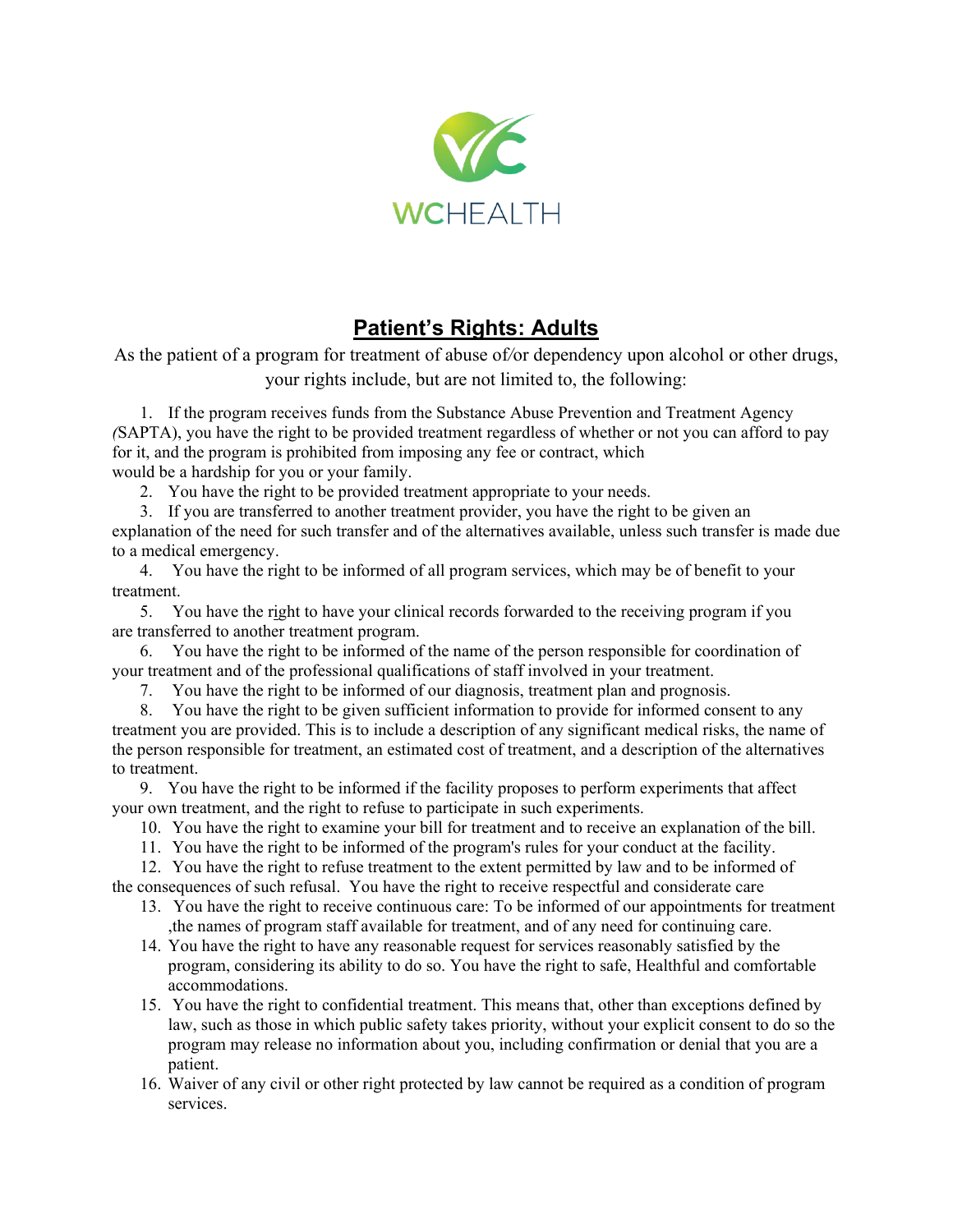- 17. You have the right to freedom from emotional, physical, intellectual, or sexual harassment o abuse.
- 18. You have the right to attend religious activities of your choice, including visitation from a spiritual counselor, to the extent that such activities do not conflict with program activities. The program shall make a reasonable accommodation to your chosen religious activities. Attendance at and participation in any religious activity is to be only on a voluntary basis.
- 19. You have the right to grieve actions and decisions of facility staff, which you believe, are inappropriate, including but not limited to actions and decisions, which you believe violate your rights as a patient. The facility is obligated to develop a grievance procedure for timely resolution of complaints from patients and to post such a procedure in a place where it shall be immediately available to you. You have the right to freedom from retaliation or other adverse consequences as the product of filing a grievance.
- 20. You have the right to file a complaint with the State of Nevada if the facility's grievance procedure does not resolve your complaint to your satisfaction, and the right to freedom from retribution or other adverse consequences as the product of filing a complaint. Such complaints may be addressed in writing or by telephone to: Substance Abuse Prevention and Treatment Agency, 4126 Technology Wa*y,* 2nd Floor, Carson City, Nevada 89706. Phone: 1 *775*-684-4190
- 21. You have the right to be informed of your rights as a patient. The foregoing are to be posted in the facility in a place where they are immediately available to you, and you are to be informed of these rights and given a listing of them as soon as is practically possible upon you beginning treatment.

## *Patient Acknowledgement*

I have read, understand, and have been provided a copy of the above Patient's Rights.

Patient Signature or Legal Guardian

 $\frac{1}{2}$  ,  $\frac{1}{2}$  ,  $\frac{1}{2}$  ,  $\frac{1}{2}$  ,  $\frac{1}{2}$  ,  $\frac{1}{2}$  ,  $\frac{1}{2}$  ,  $\frac{1}{2}$  ,  $\frac{1}{2}$  ,  $\frac{1}{2}$  ,  $\frac{1}{2}$  ,  $\frac{1}{2}$  ,  $\frac{1}{2}$  ,  $\frac{1}{2}$  ,  $\frac{1}{2}$  ,  $\frac{1}{2}$  ,  $\frac{1}{2}$  ,  $\frac{1}{2}$  ,  $\frac{1$ 

Date:\_\_\_\_\_\_\_\_\_\_\_\_\_\_\_\_\_\_\_\_\_\_\_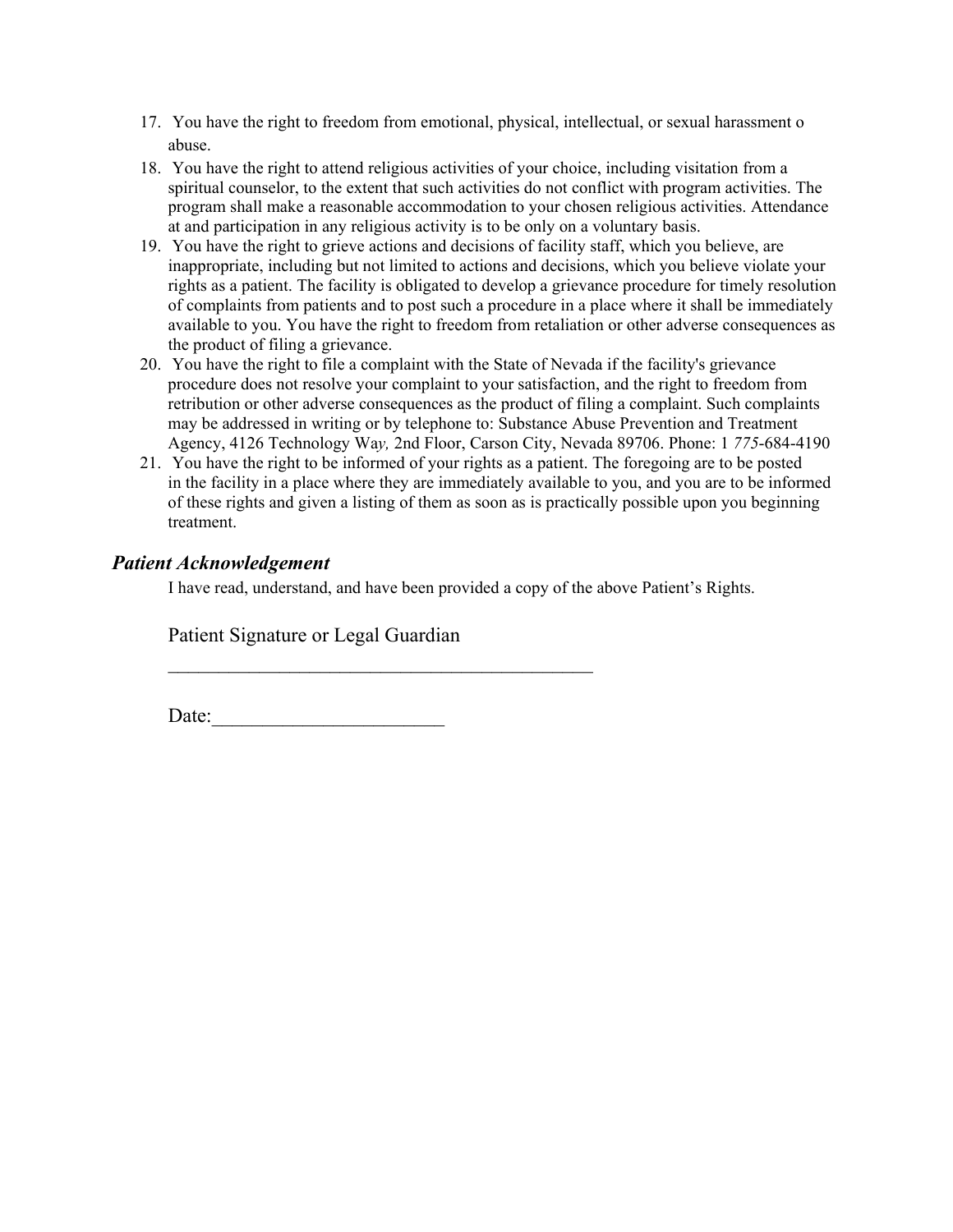

# **Patient's Responsibility agreement for Controlled Substance Prescriptions**

Controlled substance medications (i.e. Benzodiazepines, Hypnotics (Non-Benzodiazepines), and Stimulants) are very useful for controlling both acute and chronic Anxiety, insomnia and AD*D/*ADHD respectively. They all have a high potential for misuse and are, therefore, closely controlled/monitored by local, state, and federal governments. They are intended to relieve symptoms of the disorders stated above, thus improving quality of life, function and/or ability to work. Because my provider is prescribing controlled substance medications to help manage my symptoms in regards to my diagnosis, I agree to the following conditions:

### *Treatment Goals:*

I understand that the main treatment goal is to reduce my symptoms to a manageable level and improve the quality of my life. In consideration of this goal, and because of the fact that I am being given potent medication to help me reach my goal, I agree to help myself by following better health habits. These include increase in activity and exercise, weight control, and avoidance of tobacco and alcohol. In addition to healthy habits, I will also attend psychotherapy as recommended by my provider. I must also comply with the treatment plan as prescribed by my provider.

### *Patients Responsibility (Please initial next to each statement)*

\_\_\_I am responsible for the controlled substance medications prescribed to me. If my prescription is lost, misplaced, or stolen, or if I run out early," I understand that it will not be replaced.

I give permission for my physician to discuss all my diagnostic and treatment details with other physicians providing my medical/Psychiatric care and with my pharmacists for purposes of maintaining accountability. This includes a copy of this contract.

I will use only one pharmacy for all my prescription refills. I will register the name and phone number of this pharmacy with my physician.

\_\_\_I know that telephone refills are not allowed. Calls or faxes from pharmacies to refill medications will not be authorized.

\_\_\_I agree to random PILL COUNT to monitor medication usage. I understand that if the provider feels that I am at risk for psychological or physical dependence (addiction); my medications may be tapered off within 7 days. These will be performed during regular office hours. The number of pills missing from the bottle must correlate to the number of days since the prescription has been filled. À discrepancy in the number of pills missing is to be considered a breach of this contract and thus grounds for discontinuation of prescribed controlled medication. Patients who fail to show for random pill counts will be immediately terminated from the practice.

\_\_\_I understand that driving a motor vehicle may not be allowed while taking controlled substance medications and that it is my responsibility to comply with the laws of the State while taking the prescribed medications.

\_\_\_I agree to undergo r**andom urine d**rug testing within 24 hours of office visit at the discretion of the provider. The test will show the presence of my prescribed medication but will also show any illicit drugs. The presence of illicit drugs or the absence of my prescribed medications will be considered a breach of this contract and therefore grounds for dismissal. Failure to comply with the test will be considered grounds for medication taper to completion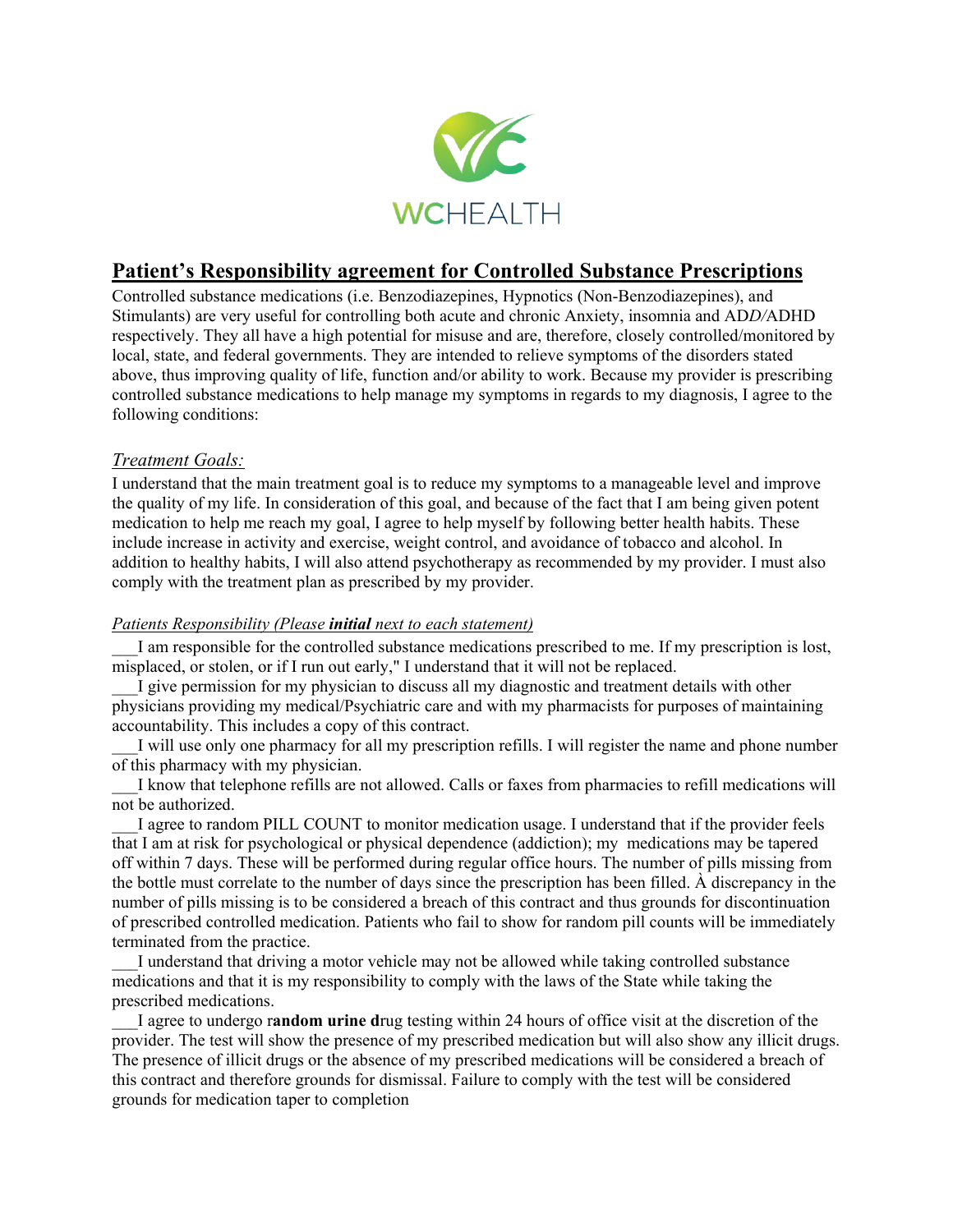\_\_\_I will **not** request or accept the same or similar form of controlled medications from any other physician while receiving treatment from this office. I will not give, share or sell my medications to any other person

\_\_\_I will turn in ALL medication prescriptions within 2 weeks after receiving them. If after 2 weeks the prescription expires, I will **NOT** receive new scripts, I will have to wait until the following month to receive new prescriptions.

#### *Medication Refills*

Will be made only during regular office hours Monday through Friday, in person. This will be done either monthly, bi-monthly, tri-monthly during a scheduled office visit. Refills will not be made after hours, on weekends, or on holidays. No telephone Refills to pharmacy.

Will not be made if I "run out early," or "lose a prescription," or "spill or misplace iny medication," or "they are stolen." I am responsible for taking the medication in the dose prescribed and for keeping track of the amount remaining. I anı also responsible for keeping the medications in a secure location as to avoid theft.

Will not be made an "emergency" such as on Friday afternoon because I suddenly realize I will "run out tomorrow." I will call at least 24 hours in advance to schedule an appointment for refills.

#### *Risks of Chronic Benzodiazepine Use*

I understand that the long-term advantages and disadvantages of chronic Benzodiazepine use have yet to be scientifically determined. My treatment may change at any time. I understand, accept, and agree that there may be unknown risks associated with the long-term use of controlled substances, and that my physician will advise me of any advances in this field and will make treatment changes deemed appropriate. I am aware that tolerance to controlled medications means that I may require more medicine to get the same amount of symptoms relief. If this occurs, increasing doses may not always help and may cause unacceptable side effects. Tolerance or failure to respond to medications may force my doctor to choose another form of treatment.

#### *Risk of Chronic Stimulant Use*

I understand that the long-term advantages and disadvantages of chronic Stimulant use have yet to be scientifically determined. But research finding suggests the following:

cardiovascular complications may appear earlier in older adults receiving maintenance amphetamine treatment. Because the way amphetamines work in the body differ between children and adults, evaluation of the potential for adverse effects of chronic treatment of adults is essential and warrants Yearly EKG testing.**.** 

**\_\_\_**Amphetamines long-term use may pose a risk on the growth of children due to reduced caloric intake in view of the decrease in appetite associated with these drugs.

\_\_\_Although most adult patients also use amphetamines effectively and safely, occasional case reports indicate that prescription use can produce marked psychological adverse events, including stimulantinduced psychosis and Mania

#### *Risks of Chronic Hypnotic Use*

I understand that disadvantages of chronic hypnotic use have been scientifically determined:

\_\_\_Chronic hypnotic use is strongly associated with insomnia, poor function, and poor quality of life.

\_\_\_Chronic use of hypnotics may create sleep and performance problems, memory disturbance, driving accidents, and falls.

There is no persuasive evidence that long-term use of hypnotics produces any benefit. Rather, the risks of chronic hypnotic use outweigh the benefits, which is why I will be prescribed hypnotics temporarily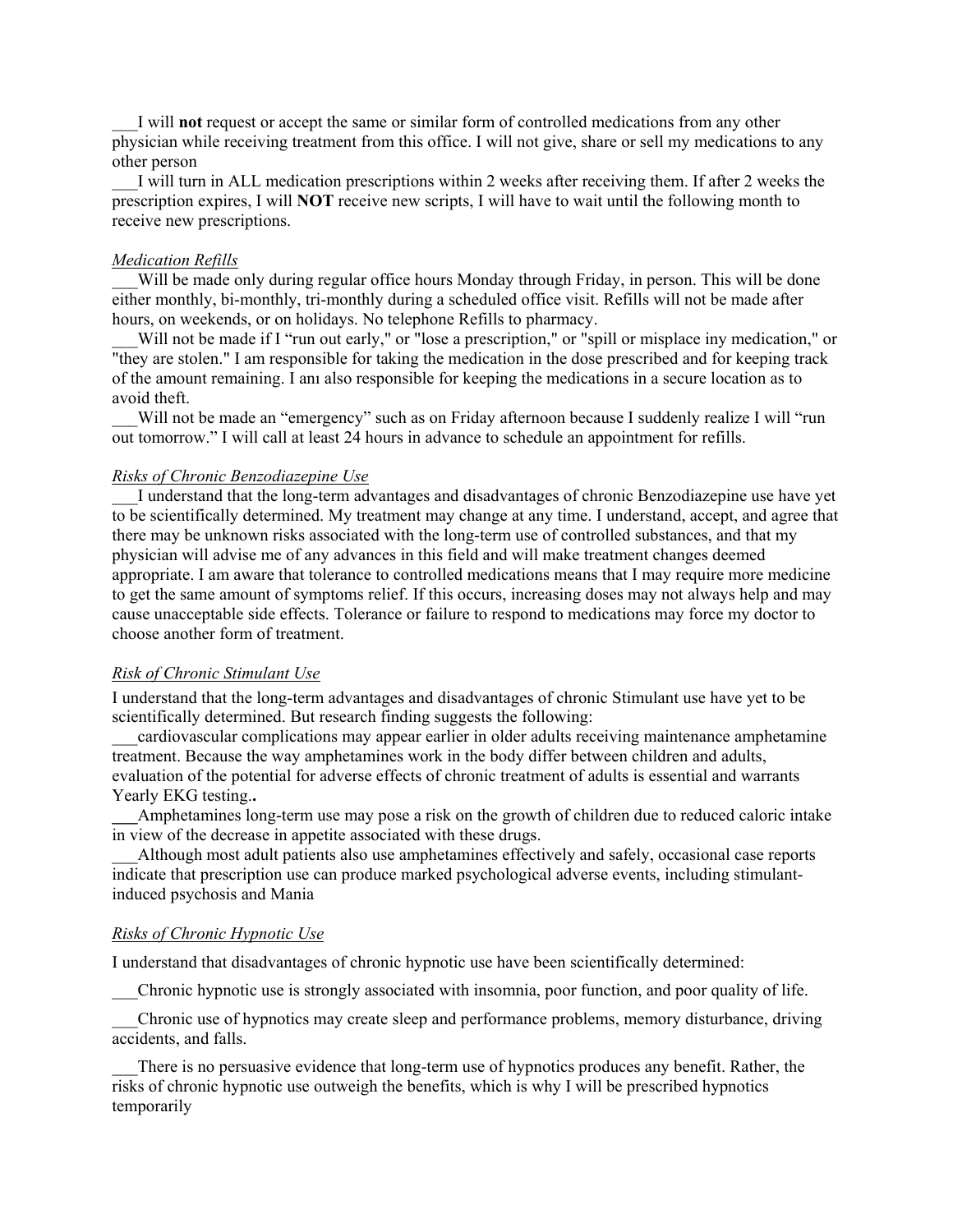### *Risks of Concomitant use of Controlled Substances*

The concurrent use of opioids (Morphine, Oxycodone, Percocet, Tramadol, Hydrocodone, Dilaudid etc.), benzodiazepines (Xanax, Ativan, Clonazepam, Diazepam), Hypnotic (Ambien, Temazepam, Halcion, Lunesta, etc.), alcohol, marijuana and other illicit drugs poses a higher risk of adverse events, overdose, and even death. To improve patient outcomes, ongoing screening for unusual behavior, monitoring of treatment compliance, documentation of medical necessity, and the adjustment of treatment to clinical changes are essential.

### **Female Patients Only**

I am aware that if I plan to get pregnant or believe that I have become pregnant while taking these medications, I will immediately call my obstetric doctor to inform them. I am aware that there could be some adverse effects on my baby.

### *ACKNOWLEDGEMENT OF INFORMATION*

I have been fully informed by my provider regarding the potential for psychological and physical dependence (addiction of controlled substance medications and risk of chronic use of these medications. I know that some individuals may develop a tolerance to their medications, necessitating a dose increase to achieve the desired effect, and that there is a risk of becoming physically dependent on the medication. This can occur if I am on medication even for a short period of time. Therefore, if and when I need to stop taking the medications, I must do so slowly and under my provider's supervision or I may have withdrawal symptoms. I may be advised to participate in a formal out-patient/in-patient program to be tapered off the medications. My doctor is not responsible for withdrawal syndrome if the medications are used inappropriately.

### Termination of Care

I understand that if I violate any of the above conditions, my treatment with controlled substance medications will be terminated immediately, without a 30-day notice, I may be advised to participate in a formal out-patient/in-patient program to be tapered off the medications. If the violation involves obtaining controlled substance medications from another person, or selling them to another individual, or the concomitant use of non-prescribed illicit (illegal) drugs, the situation will be reported to all my physicians, medical facilities, and appropriate legal authorities. I am responsible for any withdrawal syndrome that may occur due to my misuse of the narcotic medications and/or termination of my care. I have read this contract and the same has been explained to me by my provider and the office staff. I fully accept the consequences of violating this agreement.

| Patient Name:      | Date: |
|--------------------|-------|
| Patient Signature: |       |
| Witness:           |       |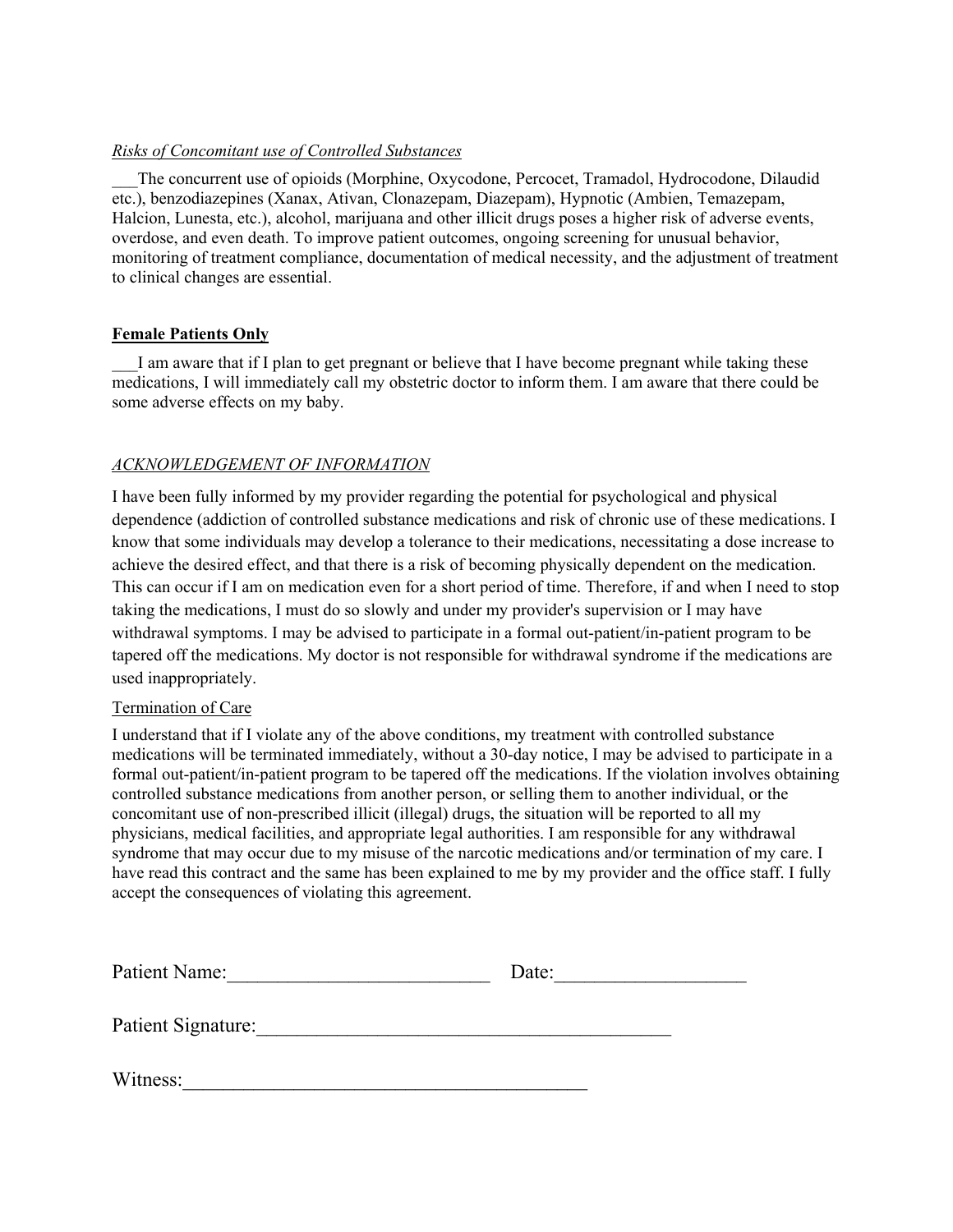

# **Informed Consent for Telemedicine Services**

Patient Name:\_\_\_\_\_\_\_\_\_\_\_\_\_\_\_\_\_\_\_\_\_\_\_\_\_\_\_\_\_ DOB:\_\_\_\_\_\_\_\_\_\_\_\_\_\_\_\_\_\_\_\_\_\_\_

Clinician Name: WellCare Behavioral and Medical Clinic

### **Introduction:**

Telemedicine involves the use of electronic communications to enable health care providers at different locations to share individual patient medical information for the purpose of improving patient care. Providers may include primary care clinicians, specialists, and/or subspecialists. The information may be used for diagnosis, therapy, follow-up and/or education, and may include any of the following:

- Patient Medical Records & Medical Images
- Live two-way audio and video.
- Output data from medical devices, sound, and video files

Electronic systems used will incorporate network and software security protocols to protect the confidentiality of patient identification and imaging data and will include measures to safeguard the data and to ensure its integrity against intentional or unintentional corruption. Responsibility for patient care remains with the patient's local clinician, as does the patient's medical record.

### **Expected Benefits:**

Improved access to medical care by enabling a patient to remain in a local health care setting. More efficient medical evaluation and management. Obtaining the expertise of a specialist.

### **Possible Risks:**

As with any medical procedure, there are potential risks associated with the use of telemedicine. These risks include, but may not be limited to, the following:

- In rare cases, the consultant may judge that the transmitted information is of inadequate quality, thus necessitating a face-to-face meeting with the patient.
- Delays in medical evaluation and treatment could occur due to limitations or failures of the equipment.
- In very rare instances, security protocols could fail, causing a breach of privacy of personal medical information. In rare cases, a lack of access to complete medical records may result in adverse drug interactions or allergic reactions or other judgment errors.

### **By signing this form, I indicate that I understand the following:**

- 1. I understand that the laws that protect privacy and the confidentiality of medical information also apply to telemedicine, and that no patient identifiable information obtained in the use of telemedicine will be disclosed to researchers or other entities without my consent.
- 2. I understand that I have the right to withhold or withdraw my consent to the use of telemedicine in the

course of my care at any time, without affecting my right to future care or treatment.

3. I understand that I have the right to inspect all information obtained and recorded in the course of a telemedicine interaction, and may receive copies of this information for a reasonable fee.